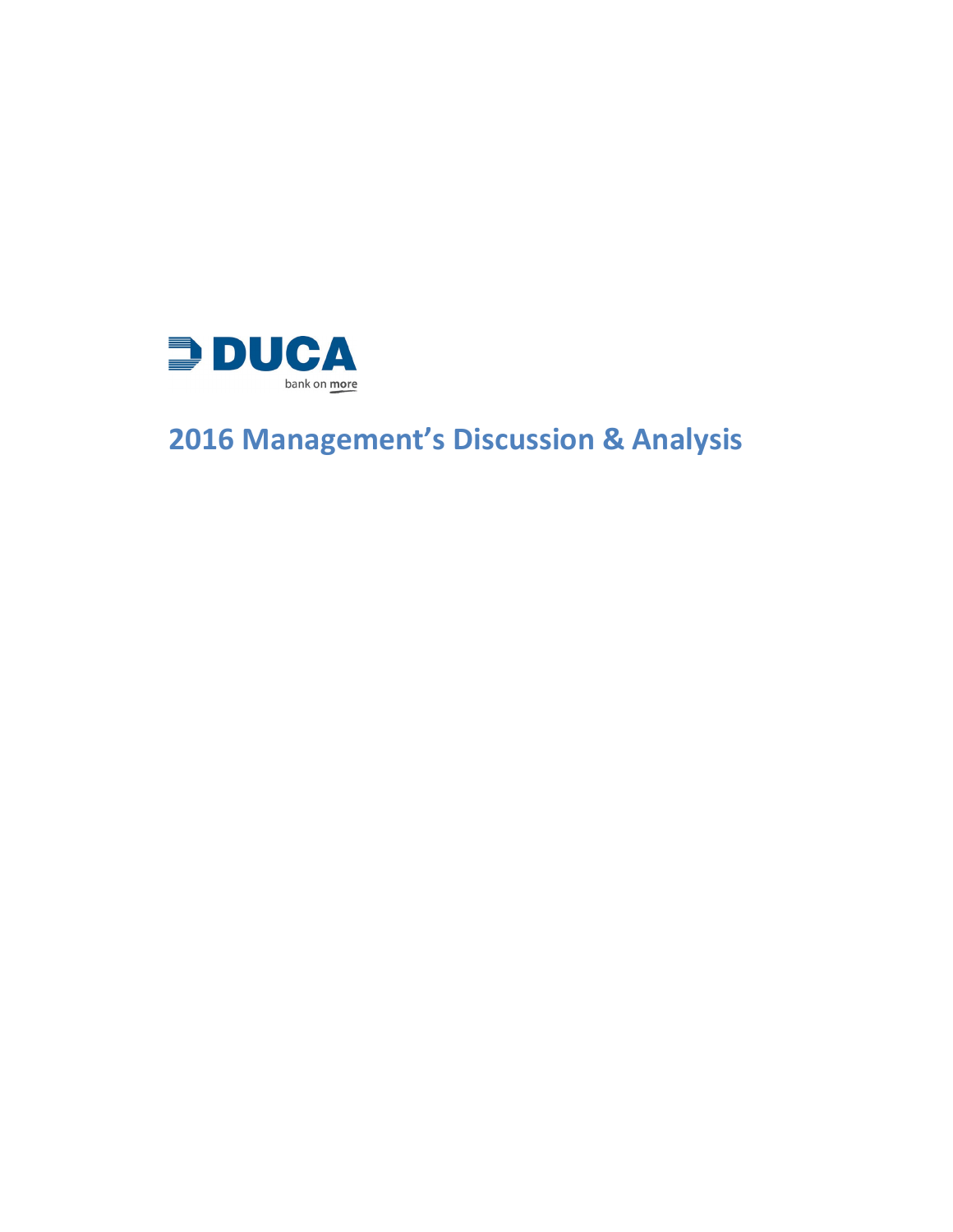### Management's Discussion & Analysis

This Management Discussion & Analysis ("MD&A") is provided to assist Members with interpreting DUCA's results of operations and financial condition for the fiscal year ended December 31, 2016, as compared to December 31, 2015. The MD&A should be read in conjunction with the audited consolidated financial statements, which have been prepared in accordance with International Financial Reporting Standards ("IFRS"). All amounts in the MD&A are expressed in Canadian dollars.

#### **Caution Regarding Forward-LookingStatements**

This MD&A may include forward-looking statements which by their very nature require management to make assumptions and involve inherent risks and uncertainties. Forward-looking statements are typically identified by the words "believe", "expect", "anticipate", "intend", "estimate", "may increase", "may impact", and other similar expressions, or future or conditional verbs such as "will", "should", "would" and "could". A number of important factors, many of which are beyond management's control, could cause actual future results, conditions, actions or events to differ materially from the targets, projections, expectations, estimates or intentions expressed in forwardlooking statements. These factors include, but are not limited to, changes in general economic conditions in Canada, particularly those in Ontario; legislative or regulatory developments; changes in accounting standards or policies; and DUCA"s success in anticipating and managing the risks inherent in these factors. Readers are cautioned that the foregoing list is not exhaustive. Undue reliance should not be placed on forward-looking statements as actual results may differ materially from expectations. DUCA does not undertake to update any forward-looking statements contained in this annual report.

DUCA uses a number of financial measures to assess its performance. Some of these measures are not calculated in accordance with IFRS, are not defined by IFRS and do not have standardized meanings that would ensure consistency and comparability between companies using these measures. They are therefore unlikely to be comparable to similar measures presented by other credit unions and financial institutions and should not be viewed in isolation from or as a substitute for IFRS results.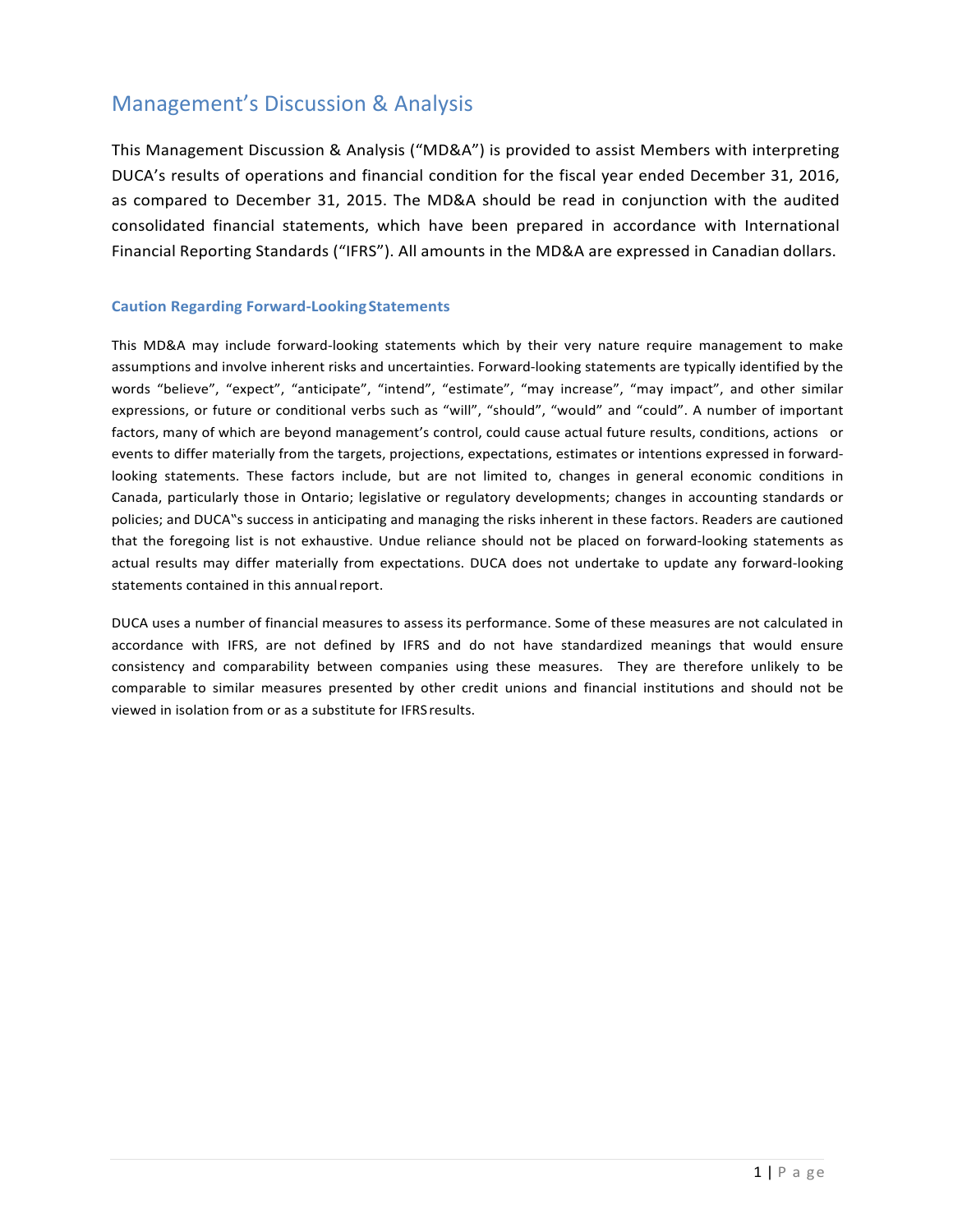- Net income attributable to Members was \$13.7 million for the year ended December 31, 2016 compared to \$2.0 for the year ended December 31, 2015. Included in DUCA's consolidated results are the results of DUCA's majority-owned subsidiary, Zenbanx Canada Inc. ("ZBC")
- On November 4, 2016, DUCA restructured its investment in ZBC with its partner, ZenBanx Holdings Inc. ("ZBH"). This change has resulted in the elimination of any further DUCA expenditure of operating costs of ZBC effective November 1, 2016, the wind-up of ZBC on December 31, 2016, and the planned termination of DUCA's support of existing Zenbanx accounts effective no later than July 14, 2017
- DUCA's consolidated results reflect its 60% portion of ZBC totaling net income of \$2.2 million and a net operating loss of \$7.7 million for the years ended December 31, 2016 and 2015, respectively. As a result of the aforementioned wind-up, DUCA recognized \$4.7 million in tax losses in 2016, which resulted in the reported net income of \$2.2 million for ZBC

| millions          | 2016 |         | 2015           |      | $$$ Change % Change |  |
|-------------------|------|---------|----------------|------|---------------------|--|
|                   |      |         |                |      |                     |  |
| <b>DUCA</b>       | S.   |         | 11.5 \$ 9.7 \$ | 1.8  | 19%                 |  |
| ZBC               |      | 2.2     | (7.7)          | 9.9  | nm                  |  |
|                   |      |         |                |      |                     |  |
| <b>Net Income</b> |      | 13.7 \$ | $2.0 \,$ \$    | 11.7 | nm                  |  |

• Summary of Results – Net Income

nm - not meaningful

- The cost efficiency ratio ("CER"), which is the ratio of operating expenses to net revenues (excluding ZBC) was 63% for the year ended December 31, 2016 essentially flat to the prior year
- Return on average equity ("ROE") (excluding ZBC) was 7.8% for the year ended December 31, 2016 compared with 9.5% for 2015. The year-over-year ROE reduction was largely driven by higher levels of capital as a result of the successful Class B share offering in December 2015
- Total assets were \$2.476 billion at December 31, 2016, up 8% from 2015
- Member Loans increased to \$2.067 billion, up 4% from the prior year with improved performance in delinguency when compared to 2015
- Member deposits increased to \$1.853 billion, up 4% from the prior year
- DUCA continued to diversify its funding sources increasing its securitization balances from \$330 million at the end of 2015 to \$432 million at December 31, 2016. In addition, DUCA increased its credit facility with Desjardins from \$60 million at December 31, 2016 to \$75 million on January 20, 2017.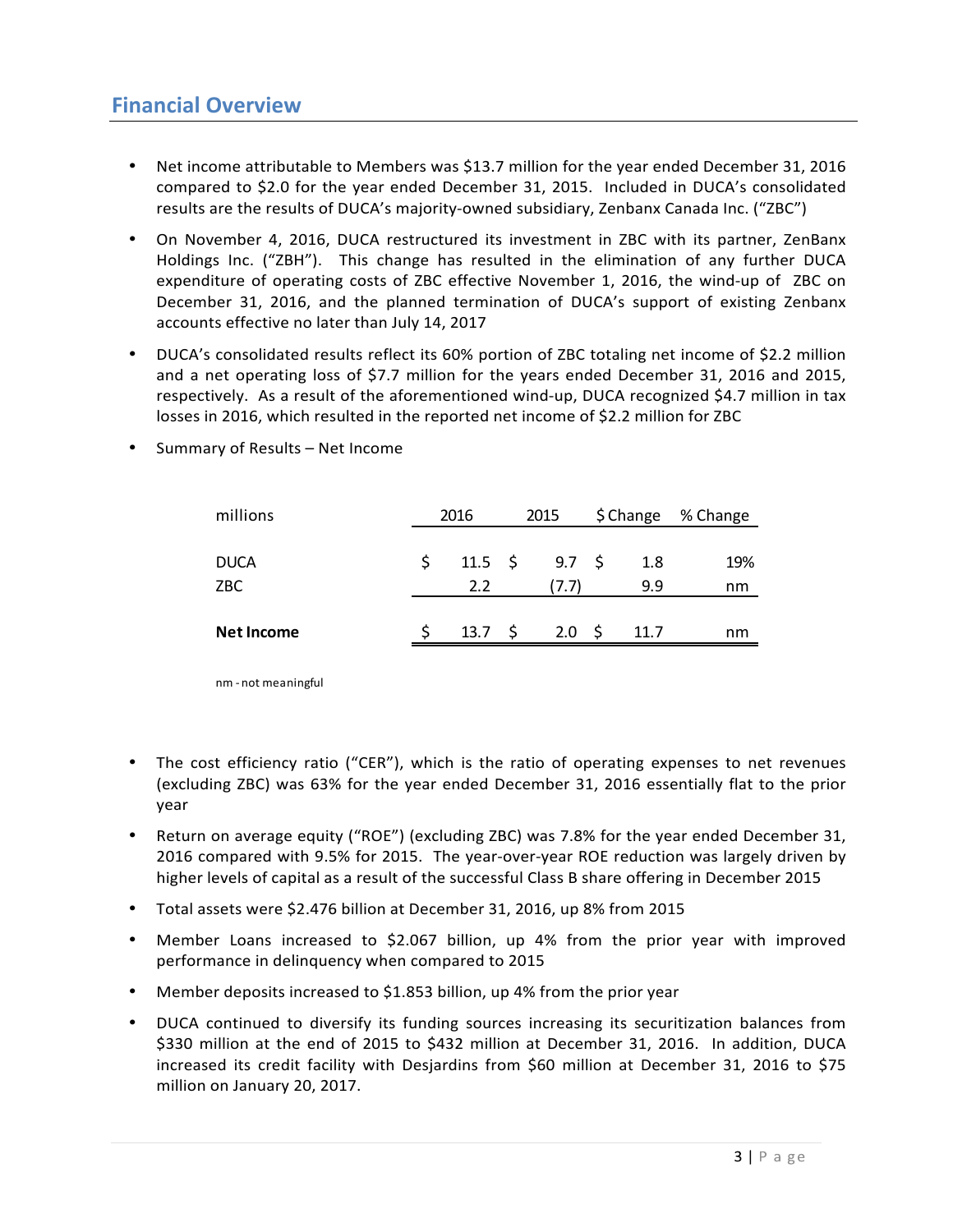- DUCA returned \$2.0 million to its Members in the form of Class A dividends and a patronage return. Cumulatively, since 1995, DUCA has returned over \$70 million to its Members in Class A dividends and patronage returns.
- Regulatory capital ratio was 6.7% at December 31, 2016 and essentially flat to the prior year. The regulatory minimum requirement is 4%.
- The Risk-Weighted capital ratio was 12.3% at 31 December 2016 compared with 12.6% at December 31, 2015. The regulatory minimum is 8%.

Current and historical performance metrics are depicted in the charts below. ZBC has been excluded to facilitate year-over-year comparisons.



DICO requires a minimum risk weighted capital ratio of 8%. DUCA's Board of Directors has established a minimum ratio of 10.5%. The capital ratio reduced slightly in 2016 when compared to 2015 as 2016 net earnings were able to support the growth in the balance sheet. The increase in 2015 was due to the Class B capital raise of \$41m.

The Risk Weighted Capital Ratio is the ratio of regulatory capital divided by risk weighted assets. Risk weighted assets is the sum of the absolute value of assets in specified categories multiplied by a corresponding percent, varying between 0% and 100% depending on the risk attributed to each category. Regulatory capital is defined in Note 23 to the financial statements



DICO requires a minimum capital ratio of 4%. DUCA's Board of Directors has established a minimum ratio of 4.5%. The capital ratio remained essentially flat in  $2016$  when compared to  $2015$ as 2016 net earnings were able to support the growth in the balance sheet. The increase in 2015 was due to the Class B capital raise of \$41m.

The Capital Ratio is the ratio of regulatory capital divided by total assets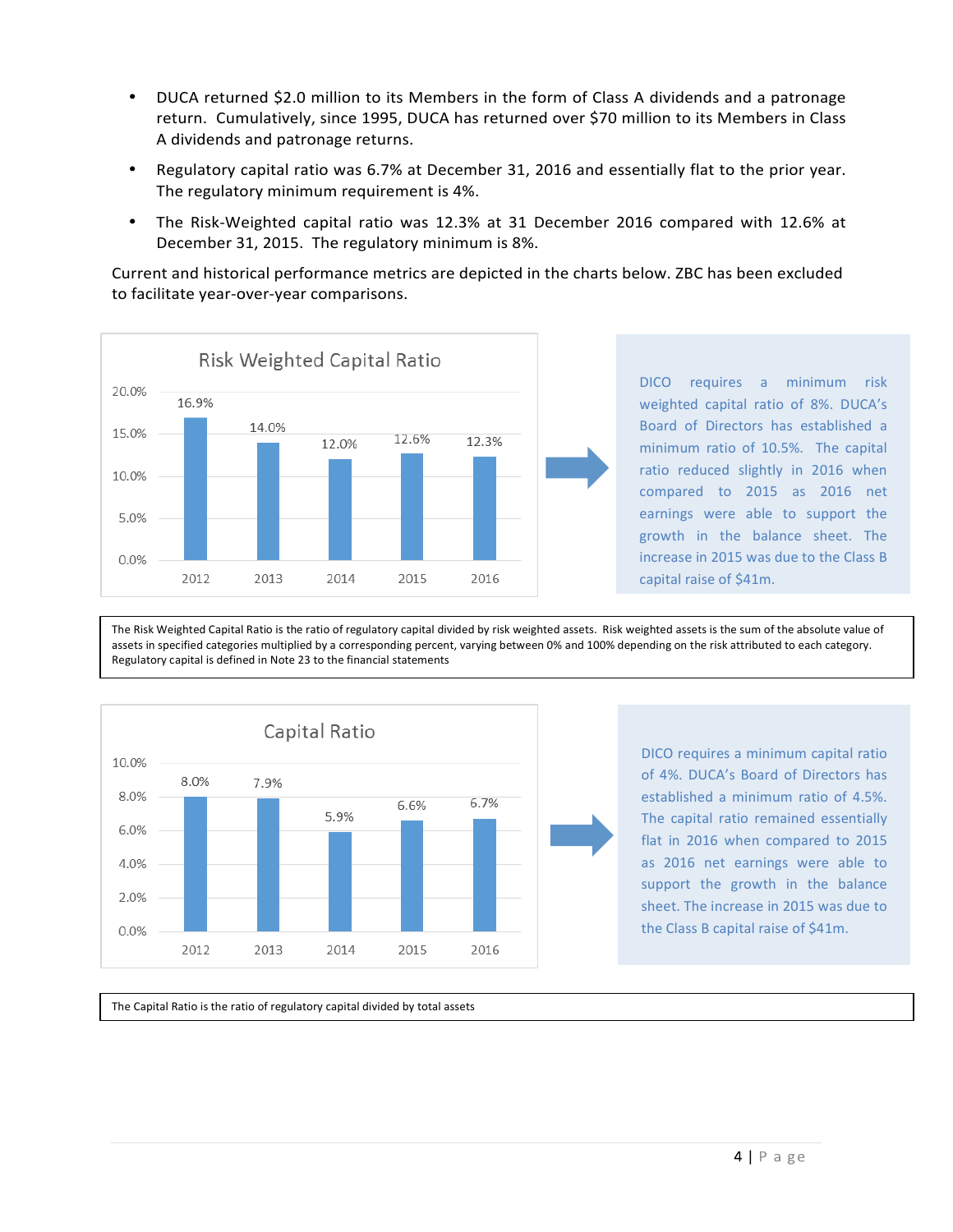

DUCA's Board policy requires the liquidity ratio to be in the range of 6%-12%. The ratio at the end of 2016 was 16% and higher than the target range established by the Board. Management has implemented plans to bring liquidity levels in line with Board policy. Liquidity at February 28, 2017 was 13% due to loan growth.

The liquidity ratio is the ratio of highly liquid assets held by DUCA to total deposits and borrowings



DUCA's cost efficiency ratio, excluding ZBC, was 63% for the year ended December 31, 2016 and essentially flat to 2015. Net revenues rose to \$51.8 million, up 10% from 2015 while operating expenses increased to \$32.7, up \$3.2 million or 11%

The Cost Efficiency Ratio ("CER") is the ratio of total expenses to total net interest income and other income



DUCA's return on average equity, excluding ZBC, was 7.8% compared to 9.5% in 2015. Notwithstanding higher year-over-year net income, the ROE was lower as a result of higher capital levels resulting from the successful Class B share raise

The Return on Average Equity ("ROE") is the ratio of net income to average Members' equity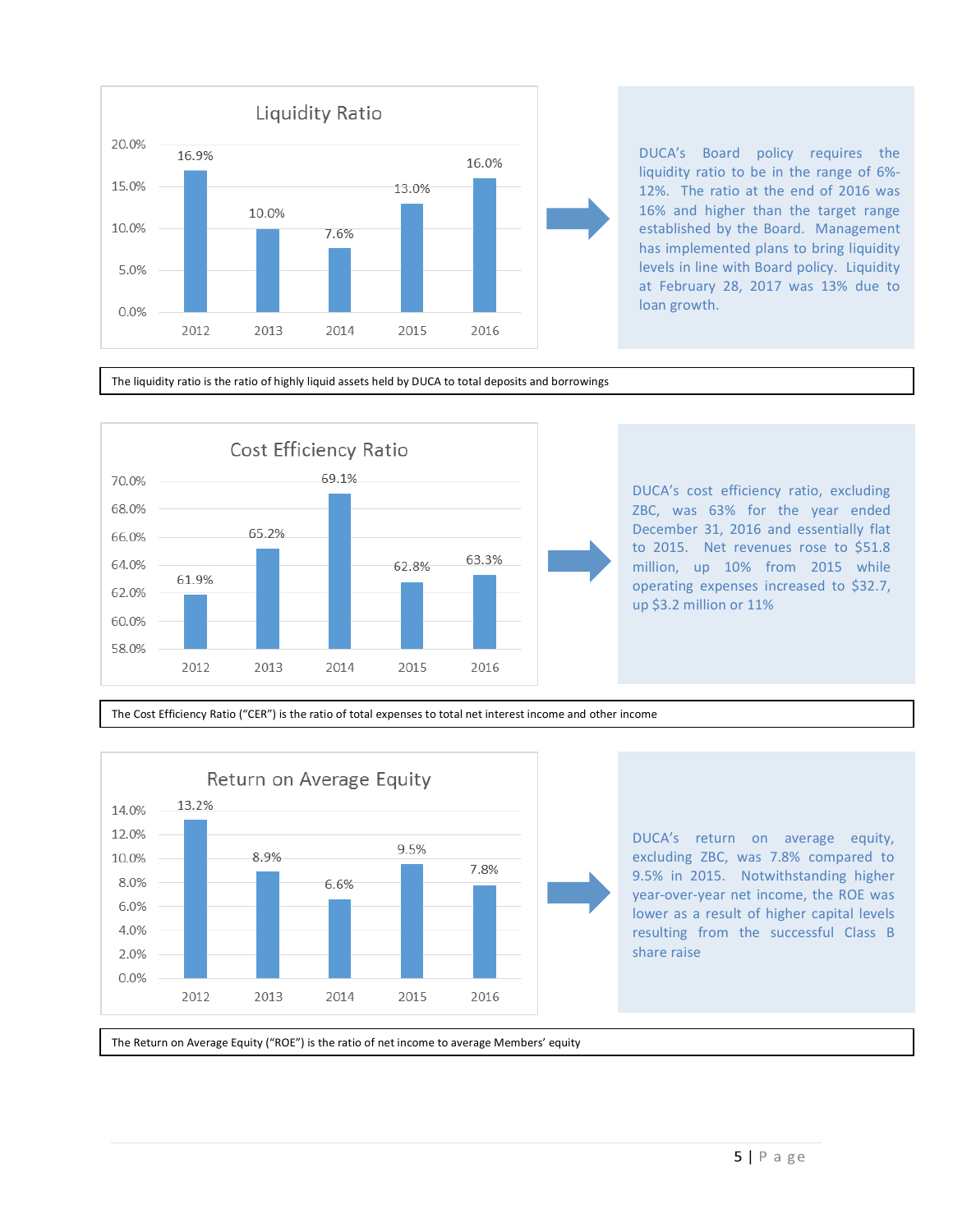#### **Statement of Financial Position Review**

DUCA's loan growth during 2016 was \$81 million, compared with 2015's growth of \$270 million, or 4% led by commercial loan growth of \$76 million (2015 - \$168 million) and residential mortgage growth of \$5 million (2015 - \$102 million). Included in residential mortgage growth is \$38 million of residential mortgages purchased from another credit union during 2016.

Lower residential growth was primarily due to the re-positioning of DUCA's Residential Mortgage Broker business ("DBS") during 2016. In October 2016, DUCA entered into an agreement with Paradigm Quest Inc. (PQI") to deliver mortgage underwriting and servicing for DBS. Brokers who work with DUCA are now able to leverage PQI's technology to track the status of deals, fulfill conditions and interact with PQI's credit center to create a seamless mortgage process.

Commercial loan growth of \$76 million or 9% was healthy but lower than 2015's performance due to a higher level of loan runoff, primarily maturing construction loans, during 2016.

The gross principal balance of individually impaired loans was \$5.7 million at December 31, 2016, down 53% from 2015. DUCA also had good success in reducing the portfolio of loans past due 90 days with the portfolio reducing from \$21.9 million in 2015 to \$8.9 million in 2016, a reduction of over 60%, primarily as a result of the liquidation of two properties.

Investments and cash resources maturing within three months totaled \$363 million at December 31, 2016, up from \$251 million in 2015. This increase was primarily due to mortgage securitizations and lower loan growth.

In order to diversify DUCA's funding sources, the program of securitizing residential mortgages was continued. In December 2014, DUCA undertook the first mortgage securitization in its history and DUCA has continued this program during 2016. Securitizing mortgages is an additional funding mechanism and allows DUCA the opportunity to borrow funds at lower rates than term deposits as well as matching the maturity terms of the underlying mortgages. Securitization balances increased to \$432 million, up \$102 million or 31% from the prior year.

Member deposits increased to \$1.853 billion at December 31, 2016, up 4% from 2015. Included in Member deposits are broker originated deposits totaling \$261 million at December 31, 2016, down \$66 million in 2016. Excluding broker deposits, Member deposits grew 10%.

DUCA has three credit facilities to support its operations; an \$80 million facility with Central 1, a \$60 million facility with Caisse Centrale Desjardins ("Desjardins") and a \$14 million facility with a Canadian bank. These arrangements provide DUCA with additional borrowing facilities and at the same time enables DUCA to more effectively manage borrowing needs, liquidity and optimizing yields. All of the facilities were unused at December 31, 2016. The Desjardins facility was increased to \$75 million on January 20, 2017.

Regulatory capital increased from \$152 million at December 31, 2015 to \$165 at December 31, 2016 driven primarily by net earnings in 2016. DUCA's capital ratios exceed the requirements of the Credit Unions and Caisses Populairies Act, 1994 (the "Act"). DUCA's capital ratio was 7% at the end of 2016, essentially flat to 2015 and exceeds the minimum of 4% stipulated in the Act. DUCA's riskweighted capital adequacy ratio was 12%, down from the 13% at the end of 2015 but higher than the minimum of 8% stipulated in the Act. Provincial Regulations also require at least 50% of a credit union's capital base be comprised of Tier 1 capital. As at December 31, 2016, DUCA's Tier 1 capital represented 93% of the overall capital base, well in excess of the minimum requirement.

Wealth assets under management increased from \$143 million at year-end 2015 to \$200 million at December 31, 2016. Wealth assets include Mutual Funds, Stock and Bonds offered through an arrangement with Qtrade.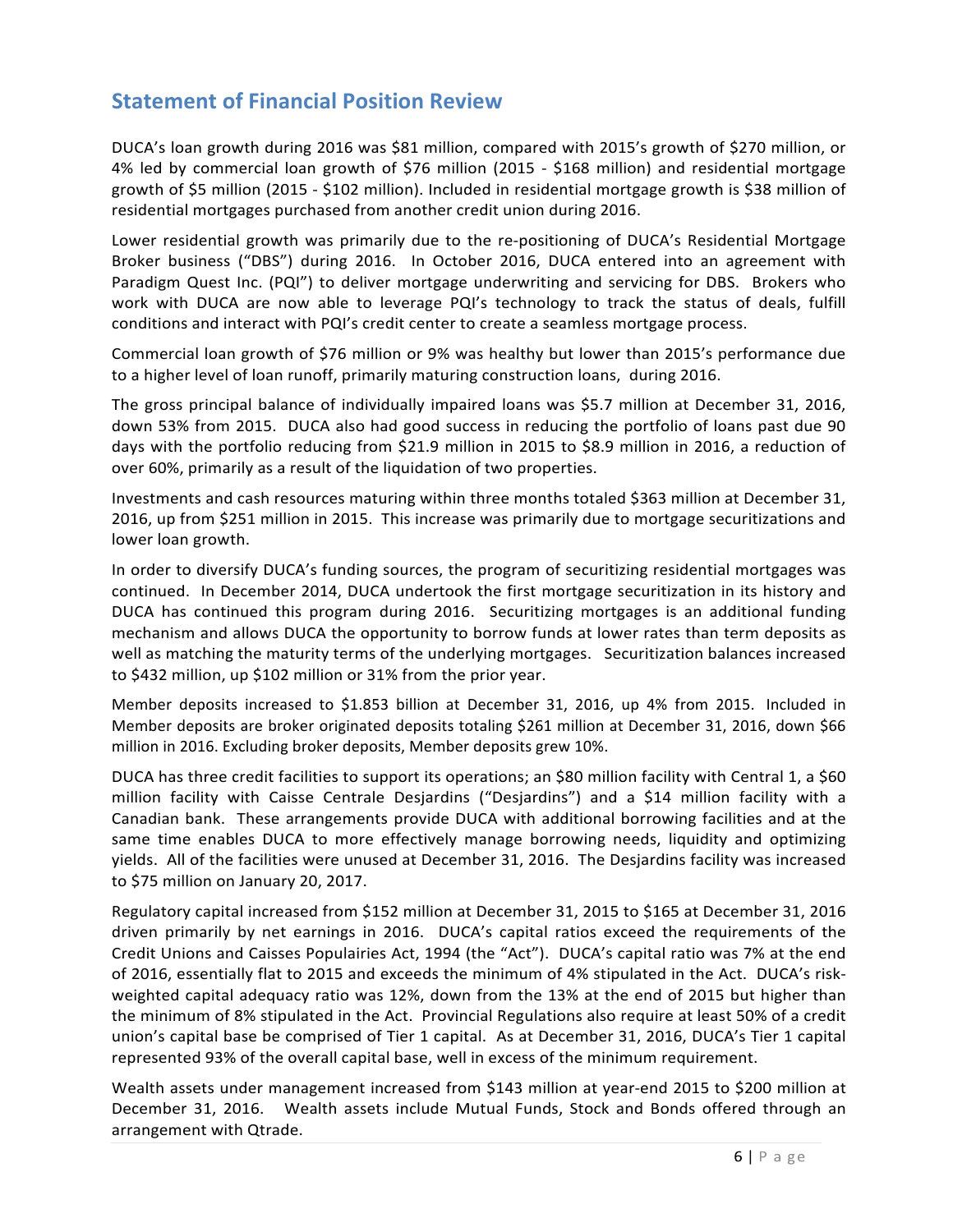### **Statement of Comprehensive Income Review**

#### Net Interest Income:

Net interest income is largely comprised of the difference, or spread, between the interest income generated on DUCA's loan and investment portfolios and the interest expense incurred on both the deposit base and other funding sources.

The table that follows summarizes the year-over-year changes in DUCA's net interest income, product portfolio mix and yields.

| (\$ millions)                         | 2016 |                |    |                          |            |             | 2015 |                |     |                          |         |       |
|---------------------------------------|------|----------------|----|--------------------------|------------|-------------|------|----------------|-----|--------------------------|---------|-------|
|                                       |      | Average        |    |                          |            |             |      | Average        |     |                          |         |       |
|                                       |      | <b>Balance</b> |    | Interest                 | <b>Mix</b> | Rate        |      | <b>Balance</b> |     | Interest                 | Mix     | Rate  |
| Cash Equivalents and Investments      | \$   | 336            | Ŝ. | 3.3                      | 14.12%     | $1.11\%$ \$ |      | 212            | Ś.  | 1.8                      | 10.20%  | 0.86% |
| Personal Loans/LOCs                   |      | 3              |    | 0.2                      | 0.13%      | 5.31%       |      | 3              |     | 0.2                      | 0.14%   | 5.39% |
| Residential Mortgages                 |      | 1,176          |    | 34.5                     | 49.43%     | 2.87%       |      | 1,125          |     | 35.8                     | 54.11%  | 2.98% |
| Commercial Loans/Mortgages            |      | 845            |    | 48.9                     | 35.52%     | 5.73%       |      | 721            |     | 39.5                     | 34.68%  | 5.42% |
| Other                                 |      | 19             |    | $\overline{\phantom{a}}$ | 0.80%      |             |      | 18             |     | $\overline{\phantom{a}}$ | 0.87%   |       |
| Total assets                          | \$   | $2,379$ \$     |    | 86.9                     | 100.00%    | $3.62\%$ \$ |      | 2,079          | \$. | 77.3                     | 100.00% | 3.59% |
|                                       |      |                |    |                          |            |             |      |                |     |                          |         |       |
| Deposits                              | Ś.   | $1,830.0$ \$   |    | 35.4                     | 76.92%     | 1.91%       |      | 1,716          |     | 36.0                     | 82.54%  | 1.97% |
| Borrowings & Securitization           |      | 382            |    | 7.1                      | 16.06%     | 1.99%       |      | 222            |     | 4.7                      | 10.68%  | 2.21% |
| Other                                 |      | 17             |    | $\overline{\phantom{a}}$ | 0.71%      |             |      | 16             |     | -                        | 0.77%   |       |
| <b>Total liabilities</b>              | \$   | 2,229          |    | 42.5                     | 93.69%     | 1.91%       |      | 1,954          |     | 40.7                     | 93.99%  | 1.98% |
| Members' equity                       |      | 150            |    | $\overline{\phantom{a}}$ | 6.31%      |             |      | 125            |     | $\overline{\phantom{a}}$ | 6.01%   |       |
| Total liabilities and Members' equity | \$   | 2,379          | S. | 42.5                     | 100.00%    | 1.79% \$    |      | 2,079          | \$. | 40.7                     | 100.00% | 1.86% |
| Net Interest Income                   |      |                | \$ | 44.4                     |            |             |      |                | \$  | 36.6                     |         |       |

Interest and investment income was \$86.9 million for the year ended December 31, 2016 compared to \$77.3 million for the year ended December 31, 2015. The increase of \$9.6 million or 12% was primarily a result of higher average interest earning assets. The low interest rate environment and a competitive market continues to impact net interest margin spreads.

Interest expense increased to \$42.5 million, up \$1.8 million or  $4.4\%$  from the prior year. Interest expense on deposits reduced \$0.6 million or 2% from the prior year as DUCA's funding needs shifted to mortgage securitization, as a more cost effective channel for funding 5 year mortgages. In addition, DUCA continued to reduce its dependency on broker originated deposits resulting in overall reduced funding costs. Broker deposits reduced from \$326 million at the end of 2015 to \$261 million at the end of 2016, a 20% reduction year over year.

Net interest margin was 1.83% for the year ended December 31, 2016 compared to 1.73% for the year ended December 31, 2015.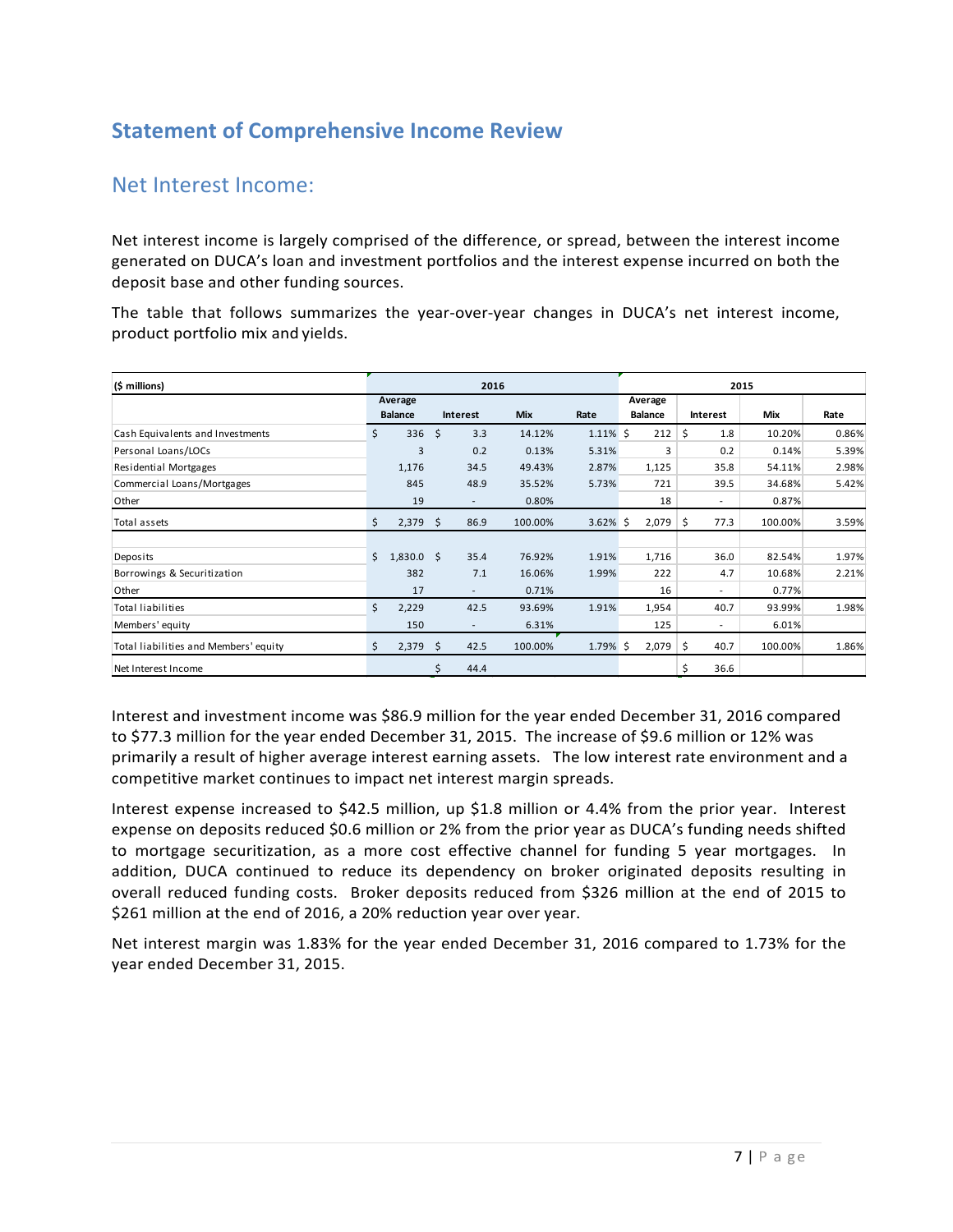#### Other Income:

Other income was \$7.4 million for the year ended December 31, 2016, down \$3.2 million or 30% from the prior year. Included in other income were non-recurring fee income items of \$0.7 million and \$1.1 million for the years ended December 31, 2016 and 2015, respectively. Excluding the aforementioned items, other income reduced \$2.8 million in 2016 largely a result of lower loan fees associated with commercial loans and lower foreign exchange income, partially offset by higher wealth management fees. Commercial loan new volume was \$287 million in 2016 compared to \$358 million in 2015.

| $(5 \text{ millions})$            |               | 2016       |                        | 2015   |        |                        |  |  |
|-----------------------------------|---------------|------------|------------------------|--------|--------|------------------------|--|--|
|                                   | <b>Income</b> | <b>Mix</b> | % of average<br>assets | Income | Mix    | % of average<br>assets |  |  |
| Loan fees                         | 2.10          | 28.4%      | 0.09%                  | 3.84   | 36.2%  | 0.18%                  |  |  |
| Service fees                      | 2.54          | 34.4%      | 0.11%                  | 3.06   | 28.9%  | 0.15%                  |  |  |
| Foreign exchange gains and losses | 0.15          | 2.0%       | 0.01%                  | 1.02   | 9.6%   | 0.05%                  |  |  |
| Wealth Management fees            | 1.37          | 18.5%      | 0.06%                  | 1.09   | 10.3%  | 0.05%                  |  |  |
| Rental Income                     | 0.36          | 4.9%       | 0.02%                  | 0.26   | 2.5%   | 0.01%                  |  |  |
| Other (non-recurring)             | 0.71          | 9.6%       | 0.03%                  | 1.13   | 10.7%  | 0.05%                  |  |  |
| Total before ZBC                  | 7.23          | 97.8%      | 0.30%                  | 10.40  | 98.1%  | 0.50%                  |  |  |
| ZBC                               | 0.16          | 2.2%       | 0.01%                  | 0.20   | 1.9%   | 0.01%                  |  |  |
| Total                             | 7.39          | 100.0%     | 0.31%                  | 10.60  | 100.0% | 0.51%                  |  |  |

### Provision for Credit Losses:

| (thousands of Canadian dollars)                  | 2016        | 2015        |
|--------------------------------------------------|-------------|-------------|
| Total loans, December 31                         | \$2,066,848 | \$1,985,529 |
| Provision for credit losses                      | 2,363       | 2,899       |
| Loan write offs (net of recoveries)              | 881         | 362         |
|                                                  |             |             |
| Collective allowance                             | \$<br>7,509 | \$<br>4,960 |
| Specific allowance                               | 2,420       | 3,487       |
| Total allowance for impaired loans, December 31  | Ş<br>9,929  | 8,447<br>\$ |
|                                                  |             |             |
| Collective allowance as a percent of total loans | 0.36%       | 0.25%       |
|                                                  |             |             |

DUCA's loan loss provision is determined in accordance with established policy. Management reviews the loan allowance position with a focus on updated forecasts for Watch list accounts, impairment levels and expected net credit losses.

DUCA's loan loss provision is comprised of specific and collective provisions. The collective provision is based on an established methodology using quantitative models. Specific provisions are based on Management's review and assessment of losses on individually impaired loans based on the best information available at the time of the assessment.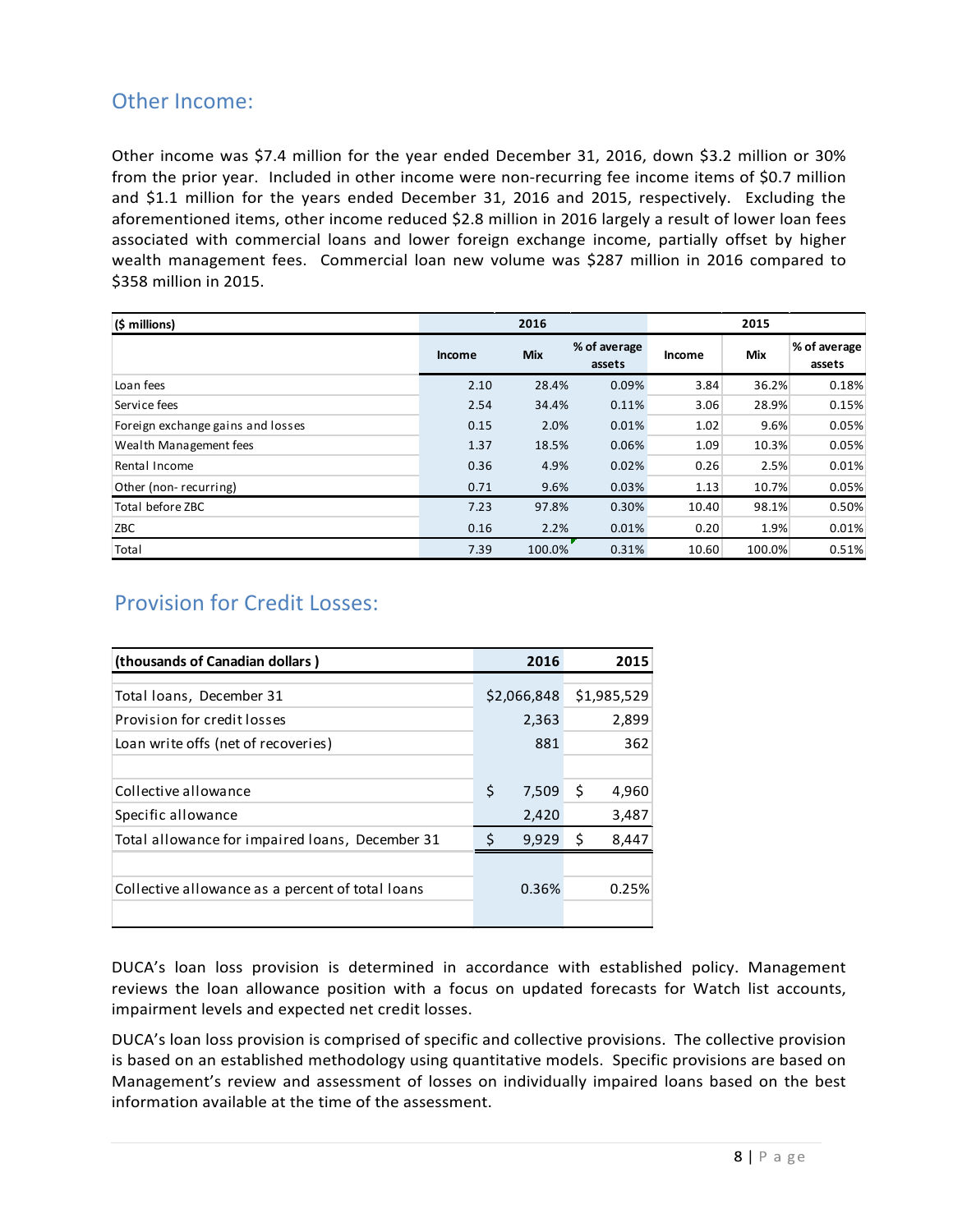The Commercial credit risk-rating model is based on a comprehensive assessment of the borrower's risk of default, through measurement of industry, business, management and financial risk factors, along with the risk of loss given default based on an assessment of security composition and relative historical recovery experience.

The Credit Union's provision for credit losses was \$2.4 million for the year ended December 31, 2016 compared to \$2.9 million for the prior year. The reduction in 2016 was primarily a result of lower loan growth in 2016 when compared to the prior year as well as improved delinquency performance.

The collective allowance was \$7.5 million at December 31, 2016, up \$2.5 million from the prior year and was 36 basis points, up from 25 basis points from the previous year-end.

The specific allowance was \$2.4 million at December 31, 2016, down \$1.1 million from the prior year, primarily as a result of the sale of one impaired loan during 2016.

Overall credit quality improved during 2016 with the impaired loan balances reducing from \$12.3 million in 2015 to \$5.7 million in 2016. The Credit Union believes the level of specific reserves is adequate to cover probable losses in the impaired loan portfolio.

In addition, 90 days and over delinquent loans reduced from \$21.9 million in 2015 to \$8.9 million in 2016 primarily due to the settlement of two large commercial loans during 2016.

| (\$ millions)                                 |         |                | 2016       |                        | 2015           |         |                        |  |  |
|-----------------------------------------------|---------|----------------|------------|------------------------|----------------|---------|------------------------|--|--|
|                                               |         | <b>Expense</b> | <b>Mix</b> | % of average<br>assets | <b>Expense</b> | Mix     | % of average<br>assets |  |  |
| Salaries and employee benefits                | \$      | 16.23          | 43.89%     | 0.68%                  | 15.13          | 35.67%  | 0.73%                  |  |  |
| Occupancy                                     |         | 2.82           | 7.63%      | 0.12%                  | 2.64           | 6.22%   | 0.13%                  |  |  |
| Depreciation of property, plant and equipment |         | 2.69           | 7.27%      | 0.11%                  | 1.41           | 3.32%   | 0.07%                  |  |  |
| Technology                                    |         | 2.24           | 6.06%      | 0.09%                  | 1.70           | 4.01%   | 0.08%                  |  |  |
| Marketing                                     |         | 1.62           | 4.38%      | 0.07%                  | 1.27           | 2.99%   | 0.06%                  |  |  |
| Deposit insurance                             |         | 1.38           | 3.73%      | 0.06%                  | 1.49           | 3.51%   | 0.07%                  |  |  |
| Other expenses                                |         | 5.69           | 15.39%     | 0.24%                  | 5.87           | 13.84%  | 0.28%                  |  |  |
| Total before ZBC                              |         | 32.67          | 88.35%     | 1.37%                  | 29.51          | 69.57%  | 1.42%                  |  |  |
| ZBC                                           |         | 4.31           | 11.65%     | 0.18%                  | 12.91          | 30.43%  | 0.62%                  |  |  |
| Total                                         | $\zeta$ | 36.98          | 100.00%    | 1.55%                  | 42.42          | 100.00% | 2.04%                  |  |  |

### **Operating Expenses:**

Total operating expenses were \$37.0 million, down \$5.4 million or 13% from the prior year. Included in DUCA's consolidated results are operating expenses of its subsidiary, ZBC.

ZBC expenses were \$4.3 million and down \$8.6 million or 67% from the prior year. ZBC expenses reduced from the prior year as a result of lower marketing, development and personnel expenses. In addition, effective November 1, 2016, DUCA was no longer responsible for the operating costs of the Zenbanx Account.

DUCA's operating expenses, excluding ZBC, was \$32.7 million and up \$3.2 million or 11% from the prior year. The CER (excluding ZBC expenses of \$4.3 million and \$12.9 million for the years ended December 31, 2016 and 2015, respectively) was 63% for the year ended December 31, 2016 essentially flat to the prior year.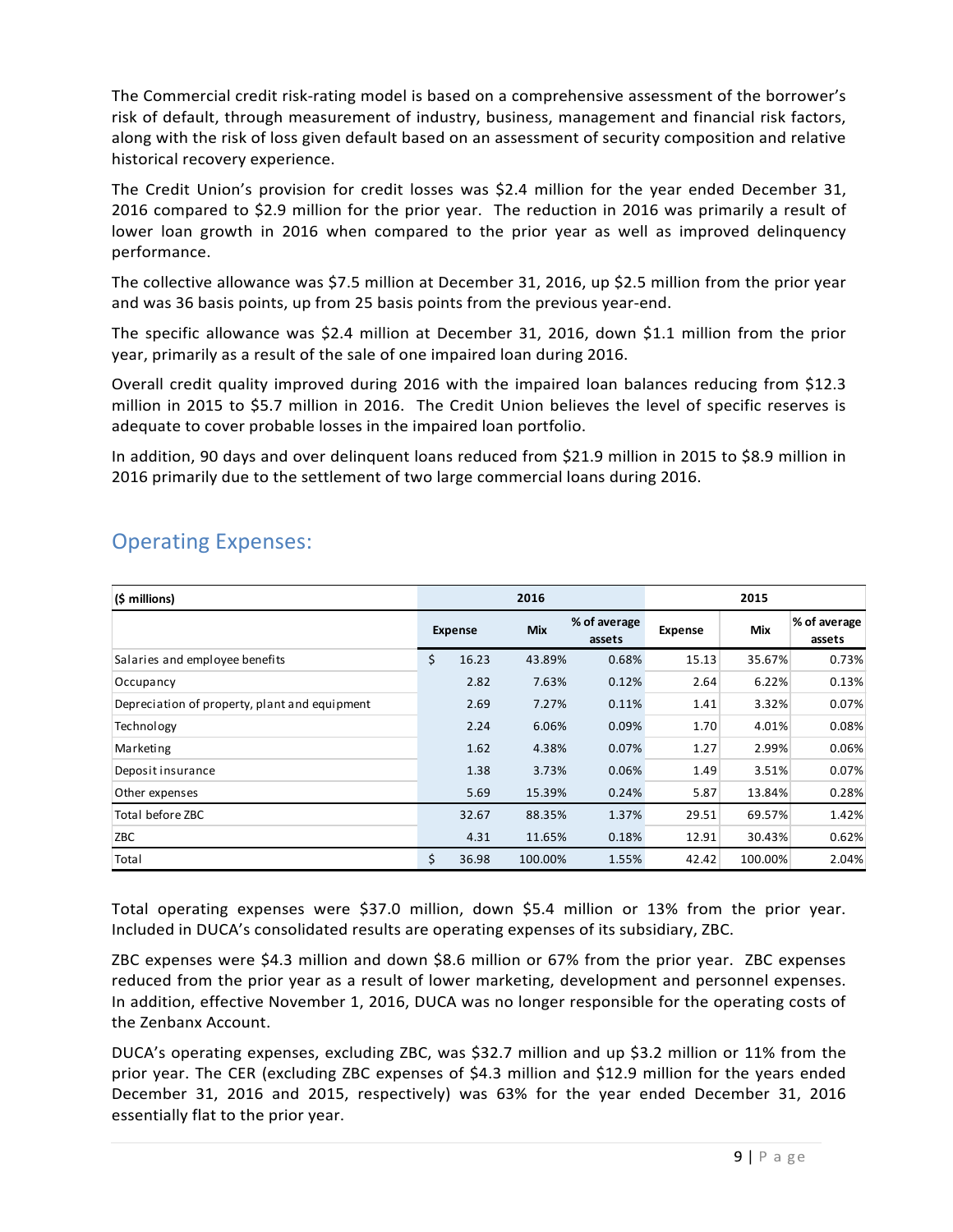Salaries and benefits were \$16.2 million, up \$1.1 million or 7% from the prior year. Overall full-time equivalent ("FTE) employees was 172, relatively unchanged from the prior year. Also, included in Salaries and benefits are one-time costs associated with the reduction in staffing in certain areas of the business.

Depreciation and amortization expenses were \$2.7 million, up \$1.3 million or 91% from the prior year. The Credit Union undertook a review of its fixed assets and made a determination that certain assets no longer had useful remaining lives and accordingly were fully depreciated in 2016.

Technology costs increased to \$2.2 million, up \$0.5 million or 32% from 2015. DUCA has been deploying certain technology with respect to its loan origination system ("LOS"), customer relationship management system ("CRM"), general ledger system, HR and core banking systems over the past year and a half. This activity and related software license fees account for the majority of the increase.

Included in other operating expenses are professional fees totaling \$2.4 million, up \$1.2 million and essentially doubled from the prior year. The majority of the increase is related to one-time legal, consulting and tax services associated with the restructure of ZBC as well as consulting services on specific engagements undertaken by the Credit Union.

#### Dividends:

DUCA's track record of profitability has enabled the payment of dividends on its investment shares. DUCA has declared and paid a dividend on Class A series of these shares since inception, with market leading rates for these types of investments. The dividend rate paid on the Class A shares was 2.00% for 2016. 

DUCA pays its Members a Patronage Dividend. The Patronage dividend is a 2% payment in the form of Class A shares on interest paid or received (up to a maximum of \$1,000).

DUCA has paid over \$70 million to its Members since introducing the Patronage program in 1995.

The payment track record is illustrated in the table below for the last five years.

| (thousands)            | 2016 |       | 2015 |       | 2014 |       | 2013 |       | 2012 |       |
|------------------------|------|-------|------|-------|------|-------|------|-------|------|-------|
| Patronage return       |      | 1.164 |      | 1.173 |      | 2.141 |      | 2,005 |      | 2,082 |
| Class Ashares dividend |      | 857   |      | 891   |      | 919   |      | 940   |      | 938   |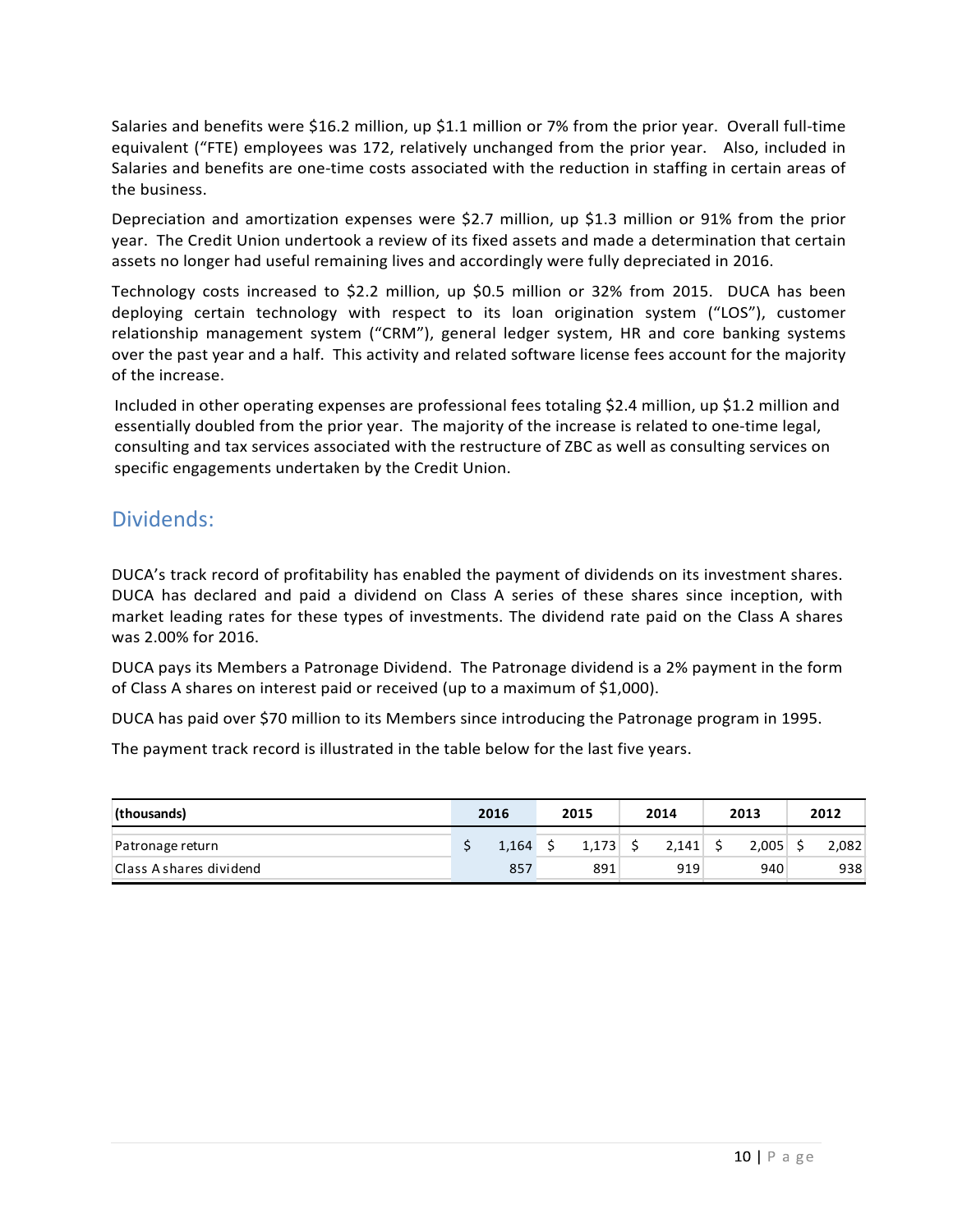#### **Zenbanx Canada Inc.**

In 2015, we launched our mobile banking subsidiary, ZBC. ZBC was 60% owned by DUCA and 40% owned by ZenBanx Holding Ltd. ("ZBH"). Since ZBC was a majority owned and controlled by DUCA, ZBC results have been fully consolidated in DUCA's financial statements.

The ZenBanx account is a secure bank account, regulated by DICO, that can hold up to five different currencies at once, and interest is earned just like a savings account. The ZenBanx account provides flexibility to convert one currency to another when convenient or whenever money is needed. Members can send funds in any of the currencies supported to anywhere in the world, all from their mobile device.

Zenbanx incurred losses of \$4.1 million, \$12.7 million and \$3.9 million for the years ended 31 December, 2016, 2015 and 2014, respectively. DUCA's 60% share of the cumulative total of \$20.7 million, was \$12.4 million.

DUCA's Board made a determination at the end of 2015 that the amount of funding ZBC required going forward would continue to have a material negative impact on DUCA's profitability. Accordingly, DUCA commenced negotiations with ZBH to find other alternatives for its investment in ZBC during 2016.

On September 30, 2016, DUCA advised ZBH of its intent to terminate, effective July 14, 2017, the existing contractual arrangements between DUCA, ZBC and ZBH. July 14, 2017 is the earliest permitted termination date under these agreements. DUCA and ZBH will continue to support the Zenbanx Account until July 14, 2017.

On November 4, 2016, DUCA and ZBH executed new agreements (the "New Agreements") to restructure the arrangements between them. Effective November 1, 2016, ZBH is responsible for all costs associated with the operation of the Zenbanx Account program at DUCA. DUCA will only be responsible for the net interest margin on the Zenbanx Accounts. Upon receipt of regulatory approval on December 15, 2016, DUCA purchased all of ZBH's shares in ZBC for \$1. The completion of this purchase made ZBC a wholly-owned subsidiary of DUCA.

On December 31, 2016, DUCA wound up ZBC. As a result of the wind-up, DUCA has recognized tax losses of \$4,675, which management expects to be able to utilize in the coming periods.

The Credit Union has incurred a cumulative after-tax loss of \$7.8 million in ZBC when factoring the anticipated recovery of these tax losses.

On February 1, 2017, ZBH announced a merger with Social Finance Inc. (SoFi). SoFi, founded in 2011, is a San Francisco-based company that intends to leverage ZBH's technology to complement their existing business and product offering, and seeks to continue growing and supporting Zenbanx accounts internationally. Following the merger of SoFi with ZBH, DUCA will hold a common share investment in the merged entity valued at USD 2.0 million (CDN 2.7 million).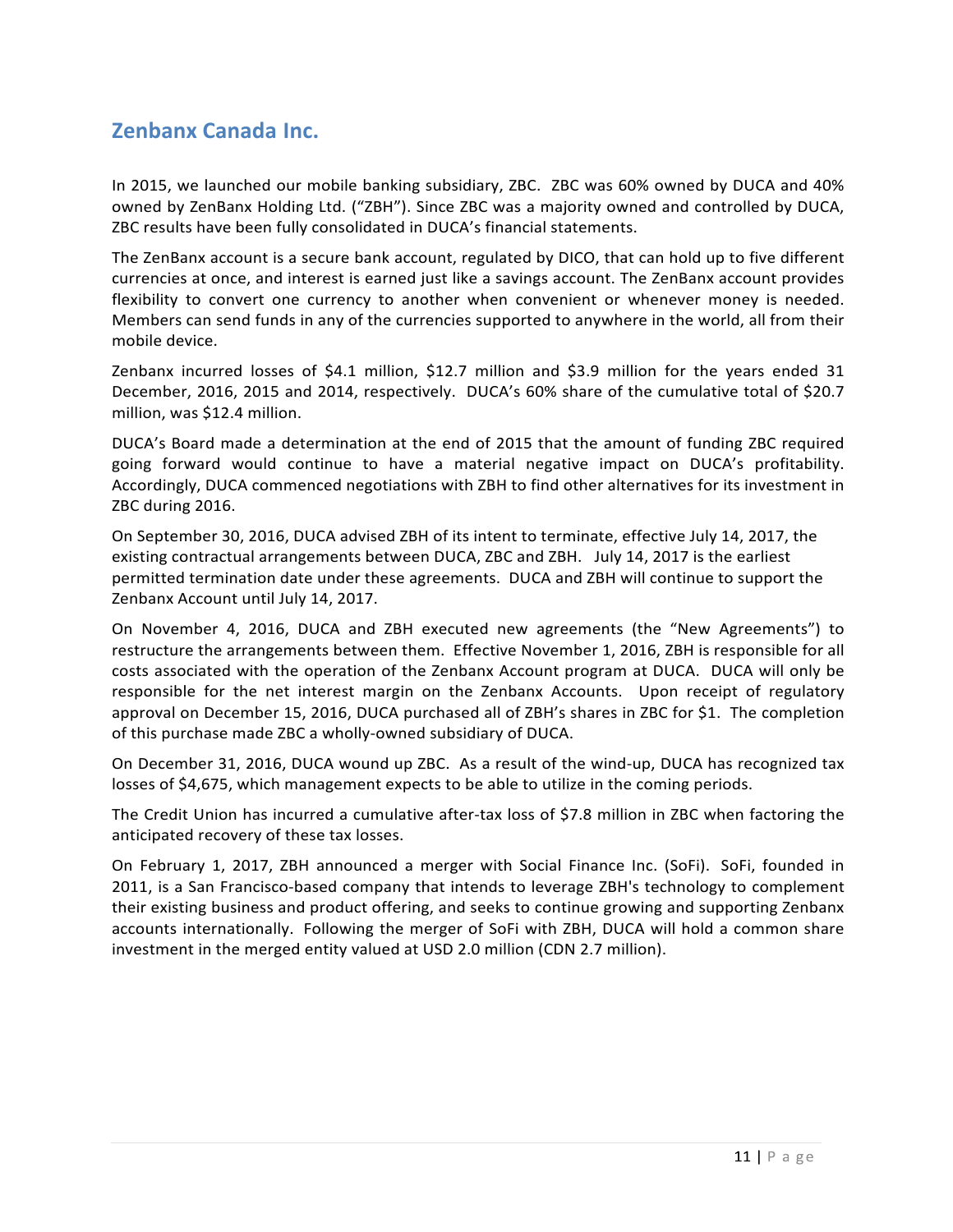### **Capital Management**

DUCA is committed to a disciplined approach to capital management and maintaining a strong capital base to support the risks associated with its business activities. At all times, DUCA adheres to capital regulatory requirements prescribed by the Deposit Insurance Corporation of Ontario (DICO).

DUCA's capital management philosophy is to maintain a prudent cushion of equity to ensure ongoing economic stability as well as finance new growth opportunities.

DUCA's capital management framework establishes and assigns the responsibilities related to capital and sets forth both general and specific policy guidelines related to capital management and the reporting mechanisms.

DUCA's Capital Management is a key accountability of the Board. The Board provides oversight and approval of capital management, including the capital plan included in the Annual Operating Plan ("AOP"). The Board regularly reviews DUCA's capital position and key capital management activities.

DUCA's capital requirements are provincially regulated and monitored by DICO for both the minimum regulatory capital and the risk weighted capital approach developed by the Bank for International Settlements ("BIS"). DICO established a minimum capitalization of 4.0% based as a percentage of assets and a minimum capitalization of 8.0% based on a ratio of capital to riskweighted assets. In addition, at least 50% of a credit union's capital base, for the purpose of meeting the standard, must consist of primary or Tier 1 capital that includes voting share capital, qualifying investment shares, contributed surplus, retained earnings, less intangible assets such as goodwill and deferred income tax assets.

At December 31, 2016, DUCA's capital to asset ratio was 7%, the risk weighted capital ratio was 12% and the Tier 1 ratio to total capital was 93%.

Capital levels are monitored monthly based on our forecasted financial position, on both capital leverage and risk weighted basis. On both measures, current capital levels are well in excess of regulatory minimums. DUCA's monitoring and forecasting procedures track the expected growth rate in both assets and risk-weighted assets relative to earnings to determine if additional capital is required. These projections also take full account of any future impact of changes in accounting standards.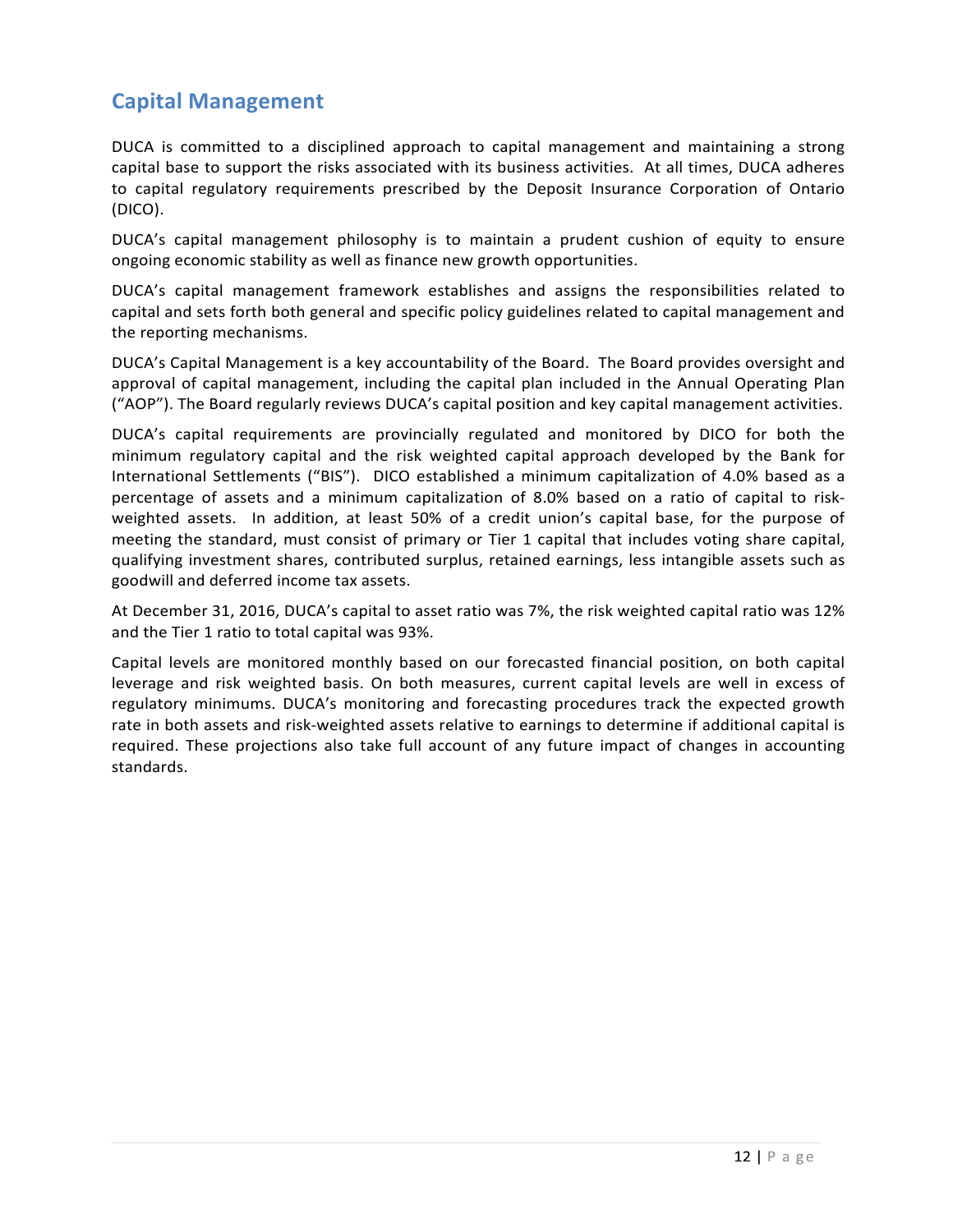#### **Risk Management**

#### Introduction:

The Board of Directors (the "Board") of DUCA is accountable for the risk appetite of the Credit Union and for overseeing the Credit Union's management of its principal risks. While the Board delegates accountability for the development and implementation of risk policies and procedures to the Chief Executive Officer ("CEO"), it retains responsibility for ensuring these policies and procedures remain adequate and comprehensive and the Credit Union is in compliance with them.

DUCA's risk taking activities are undertaken with the understanding that risk taking and effective risk management are necessary and integral to achieving strategic objectives and managing business operations. However, above all, risk taking activities are guided by the Credit Union's overarching objective of safeguarding commitments made to its Members and stakeholders.

Included in DUCA's Risk Management structure is a Risk Appetite Statement ("RAS") and Enterprise Risk Management Framework ("ERMF") which are integral parts of the Credit Union's overall ability to effectively manage risks. The RAS and ERMF involve the interaction of risk-related activities including oversight, risk assessment, risk quantification, monitoring, reporting, escalation, and risk controls. 

The RAS serves to inform and establish the basis of a system of key risk indicators and also acts to better align overall strategy and capital with stated risk tolerances. The risk appetite statement reflects the aggregate level and type of risk that DUCA is willing to assume in order to achieve its business objectives. For example; the absolute maximum variability of earnings and capital at risk the Credit Union is prepared to assume in pursuit of its strategic objectives. The appetite also takes into account the Credit Union's short and long-term strategic, capital, and financial plans.

#### Identification and Management of Key Risks:

The identification, assessment and management of risk are critical elements of DUCA's Enterprise Risk Management program, both on a day-to- day basis as well as when any new business initiative or activity is undertaken. DUCA manages these risks as part of its risk management activities. Risks include, but are not limited to, the following:

| Credit    | Strategic   |
|-----------|-------------|
| Market    | Reputation  |
| Liquidity | Operational |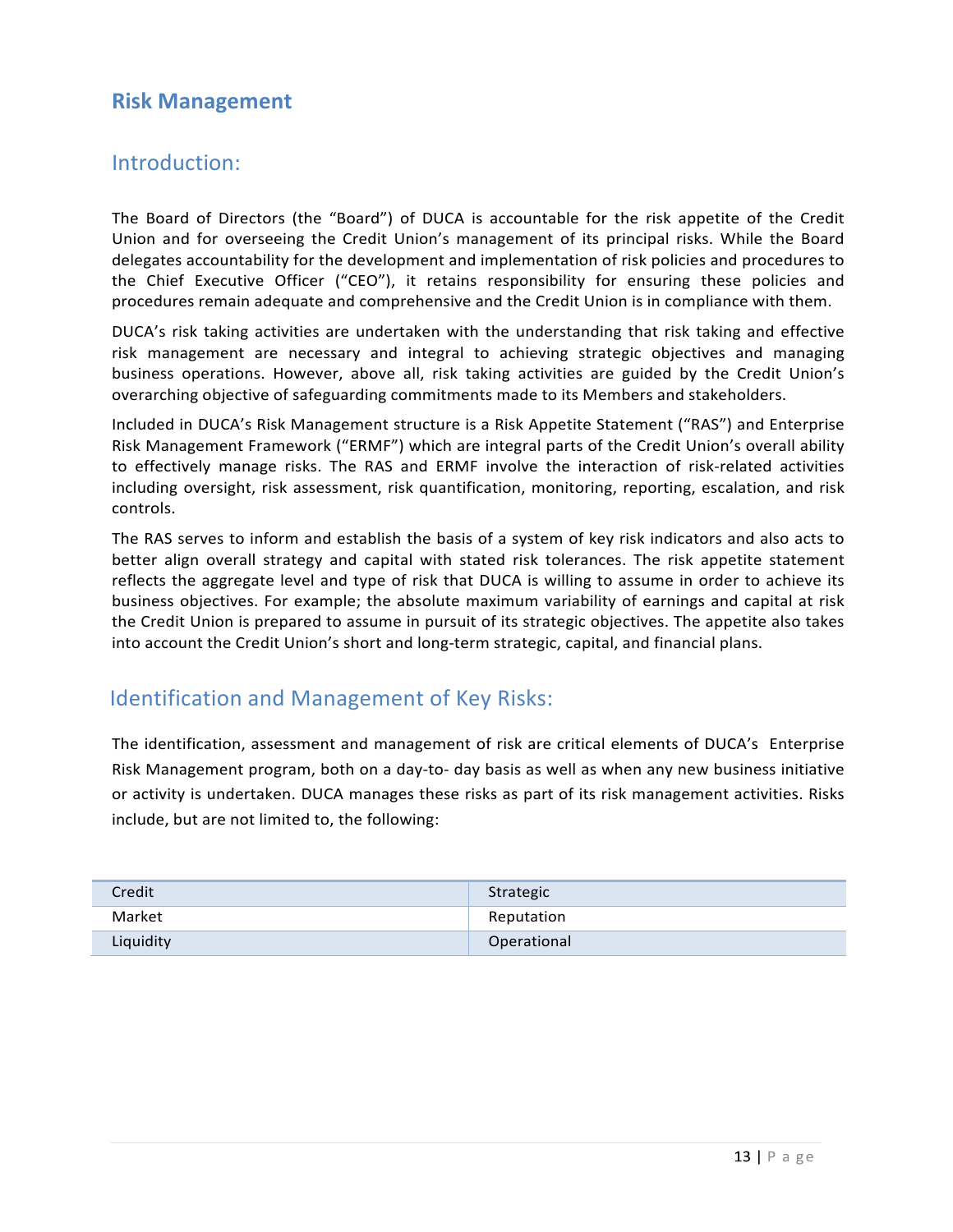# Credit Risk:

Credit risk is the risk of financial loss when a Member or counterparty to a financial instrument fails to meet the contractual obligations of repayment, and arises principally from the loan portfolio. DUCA's lending philosophy is established by the Credit Risk Management Policy. The Credit Risk Management Policy provides direction to management relative to:

- Formulating operational credit policies covering eligible purposes of loans, collateral requirements, credit assessment, risk rating and reporting, documentary and legal procedures, and compliance with regulatory and statutory requirements;
- Establishing a lending authority structure for the approval and renewal of credit facilities. Authorization limits are delegated to the Management Investment Committee
- Reviewing and assessing specific and aggregate credit risk. The Credit department assesses and approves
- Where applicable, all credit exposures in excess of delegated limits;
- Limits in concentrations of exposure to counterparties;
- Compliance with agreed exposure limits. Regular reports are provided to the Investment Committee on the credit quality of the portfolio

#### Market Risk:

Market risk is the risk of loss resulting from changes in financial market factors, most commonly through interest rate changes. Interest rate risk is the sensitivity of DUCA's financial position to movements in interest rates. It arises from the fact that assets, liabilities and off-balance sheet instruments mature or re-price at various dates. As interest rates change, net interest income can be negatively impacted based on the distribution of these maturity and re-pricing dates. We assess our level of interest rate risk through the use of an income simulation model. Through this model, we run various scenarios based upon expected interest rate levels and we manage our risk tolerance levels based upon a 1% shock to those rates. The process and procedures surrounding this are governed by a defined policy, which is approved by the Board.

# Liquidity Risk:

Liquidity risk arises in the course of managing our assets and liabilities. It is the risk that DUCA is unable to meet its financial obligations in a timely manner and at reasonable prices. Liquidity levels, prescribed by the Credit Unions and Caisses Populaires Act, state that a Class 2 credit union (a credit union with total assets greater than or equal to \$50 million) shall establish and maintain prudent levels and forms of liquidity that are sufficient to meet its cash flow needs, including depositor withdrawals and other obligations as they come due. DUCA's internal liquidity management policy requires liquidity levels between 6% and 12% of deposits and borrowings as well as ensuring that DUCA has both adequate capacity and diversity of external funding sources available. DUCA's external funding sources consist of credit and contingency credit facilities through Central 1, a Canadian bank and Desjardins as well as access to wholesale broker funding.